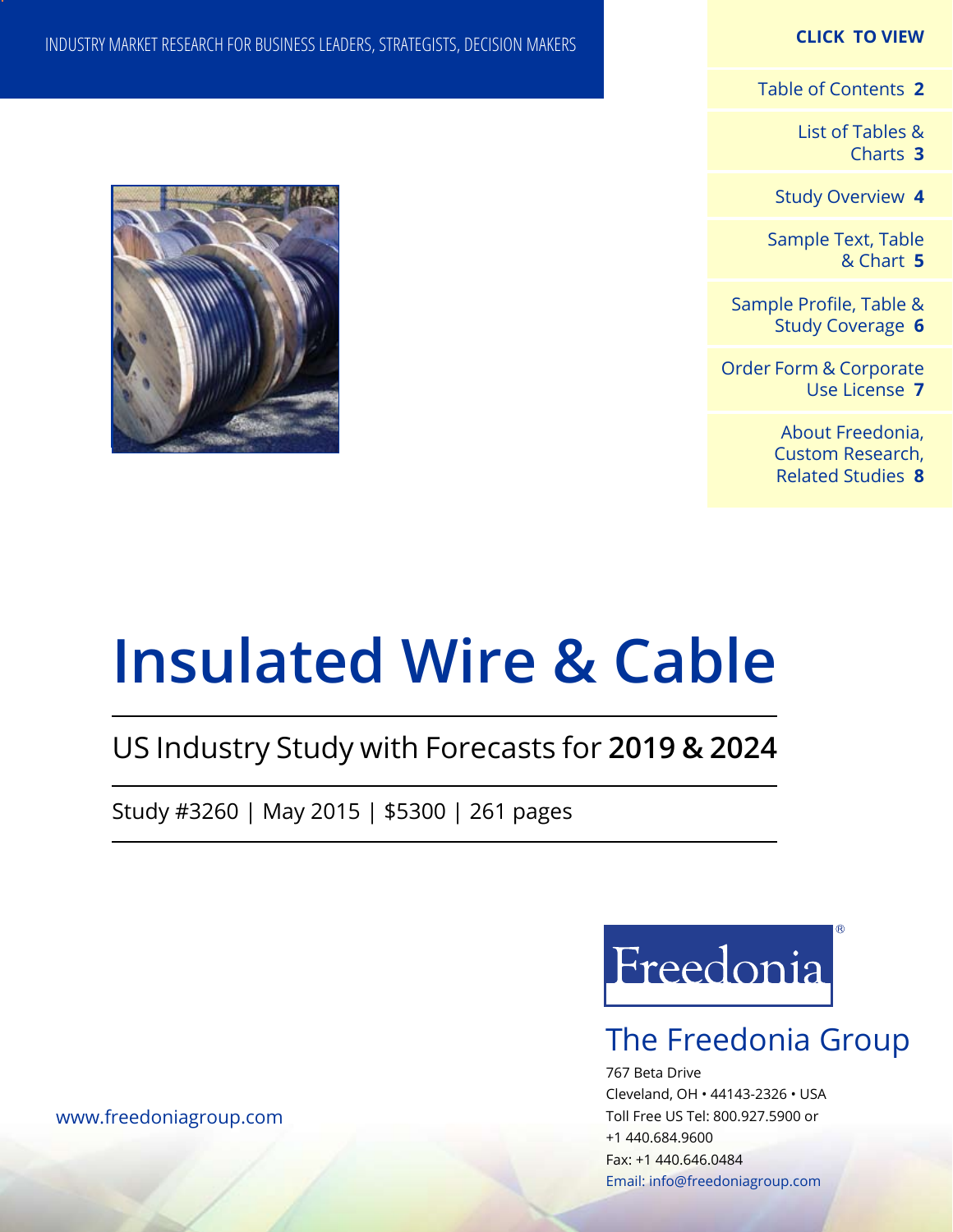US Industry Study with Forecasts for *2019 & 2024*

## <span id="page-1-0"></span>**Table of Contents**

### **Executive Summary**

### **Market EnvironmenT**

| Macroeconomic Environment5      |  |
|---------------------------------|--|
|                                 |  |
| Construction Expenditures 12    |  |
|                                 |  |
|                                 |  |
|                                 |  |
|                                 |  |
| Telecommunications Technology22 |  |
|                                 |  |
| Historical Market Trends 25     |  |
|                                 |  |
|                                 |  |
| International Environment 32    |  |
| World Supply & Demand 33        |  |
|                                 |  |
|                                 |  |
|                                 |  |

### **MATERIALS**

| Aluminum & Other Metals48         |  |
|-----------------------------------|--|
|                                   |  |
|                                   |  |
|                                   |  |
|                                   |  |
| Thermoplastic Elastomers 54       |  |
|                                   |  |
| Fluoropolymers & Other Plastics56 |  |
|                                   |  |

### **PRODUCTS**

| Apparatus Wire & Cordage82                  |  |
|---------------------------------------------|--|
|                                             |  |
|                                             |  |
|                                             |  |
| Primary, Ignition, & Battery Wire & Cable86 |  |
|                                             |  |
|                                             |  |
|                                             |  |
|                                             |  |
| Other Wire & Cable Products 96              |  |

### **MARKETS**

| Electrical Equipment Industry Overview 103 |  |
|--------------------------------------------|--|
| Insulated Wire & Cable Demand105           |  |
| Power Transmission &                       |  |
| Distribution Equipment107                  |  |
|                                            |  |
|                                            |  |
| Residential Construction Expenditures111   |  |
| Nonresidential Building Construction       |  |
|                                            |  |
| Nonbuilding Construction Expenditures115   |  |
| Insulated Wire & Cable Demand117           |  |
|                                            |  |
|                                            |  |
|                                            |  |
|                                            |  |
| <b>Telecommunications Equipment</b>        |  |
|                                            |  |
| Insulated Wire & Cable Demand126           |  |
|                                            |  |
|                                            |  |
|                                            |  |
|                                            |  |
| Motor Vehicle Industry Overview131         |  |
| Insulated Wire & Cable Demand134           |  |

| Industrial Machinery & Equipment138 |  |
|-------------------------------------|--|
| Industrial Machinery & Equipment    |  |
|                                     |  |
| Insulated Wire & Cable Demand141    |  |
|                                     |  |

Freedonia

### **INDUSTRY STRUCTURE**

| Cooperative Agreements 154             |  |
|----------------------------------------|--|
| Product Development & Manufacturing156 |  |
| Marketing & Distribution 158           |  |
|                                        |  |

### **Company Profiles**

| Amphenol Corporation 162         |  |
|----------------------------------|--|
|                                  |  |
|                                  |  |
|                                  |  |
|                                  |  |
|                                  |  |
|                                  |  |
|                                  |  |
|                                  |  |
| Freeport-McMoRan Incorporated195 |  |
|                                  |  |
|                                  |  |
|                                  |  |
|                                  |  |
|                                  |  |
|                                  |  |
| Leviton Manufacturing222         |  |
|                                  |  |
| National Wire & Cable 229        |  |
|                                  |  |
|                                  |  |
|                                  |  |
|                                  |  |
|                                  |  |
|                                  |  |
|                                  |  |
|                                  |  |
| United Copper Industries261      |  |

### [Click here to purchase online](http://www.freedoniagroup.com/DocumentDetails.aspx?Referrerid=FM-Bro&StudyID=3260)

## **Page 2 CHER HERE CO PARCHASE CHILINE**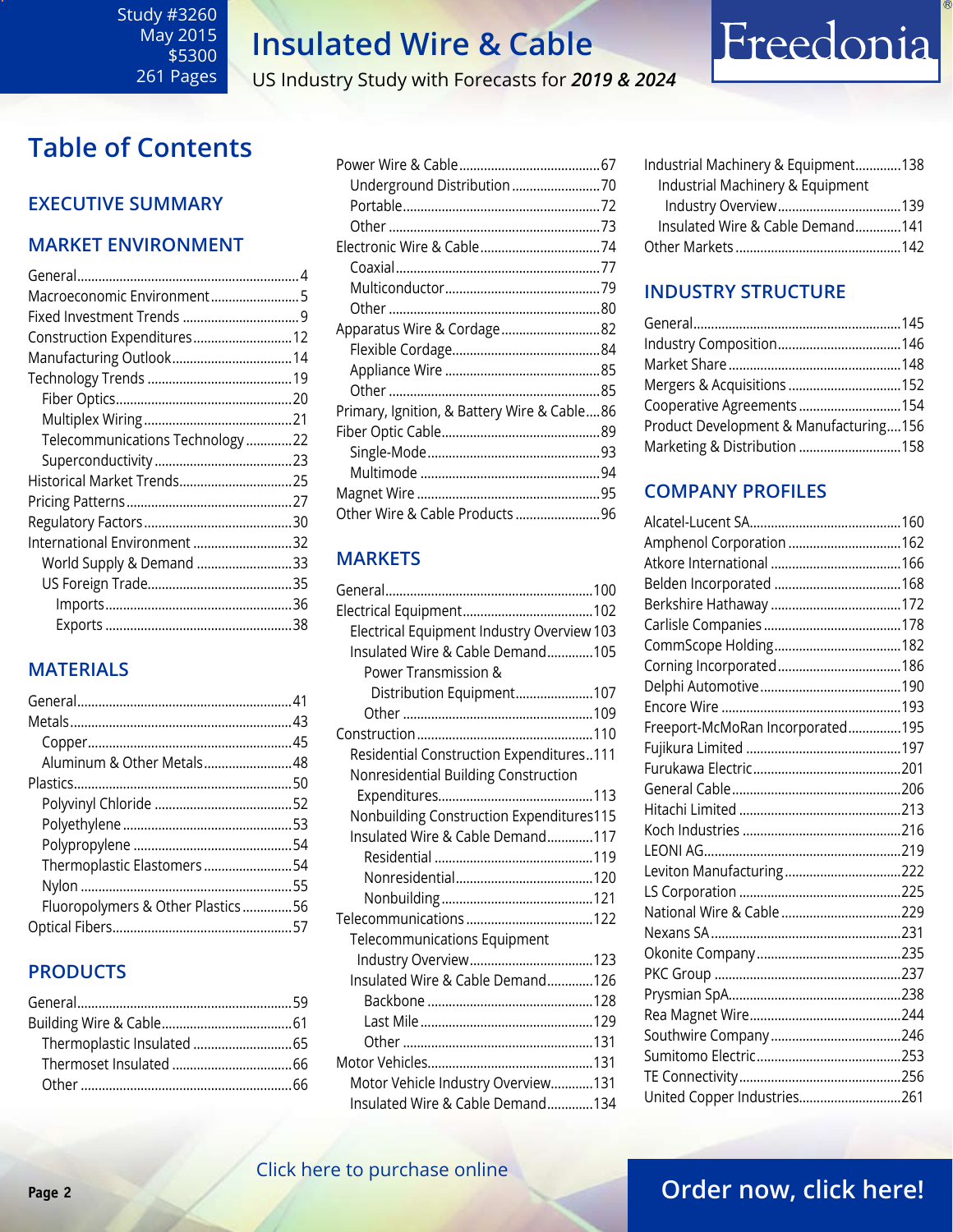US Industry Study with Forecasts for *2019 & 2024*

## <span id="page-2-0"></span>**List of Tables**

### **Executive Summary**

### **Market EnvironmenT**

| 1 Macroeconomic Indicators 9        |  |
|-------------------------------------|--|
| 2 Nonresidential Fixed Investment11 |  |
| 3 Construction Expenditures 14      |  |
| 4 Manufacturers' Shipments  19      |  |
| 5 Insulated Wire & Cable            |  |
| Market, 2004-201426                 |  |
| 6 Selected Insulated Wire & Cable   |  |
|                                     |  |
| 7 US Foreign Trade in Insulated     |  |
|                                     |  |
|                                     |  |

### **MATERIALS**

|  | 1 Insulated Wire & Cable         |  |
|--|----------------------------------|--|
|  |                                  |  |
|  | 2 Metal Demand in Insulated      |  |
|  |                                  |  |
|  | 3 Copper Demand in Insulated     |  |
|  | Wire & Cable by Product47        |  |
|  | 4 Aluminum & Other Metals Demand |  |
|  | in Insulated Wire & Cable50      |  |
|  | 5 Plastics Demand in Insulated   |  |
|  |                                  |  |
|  |                                  |  |

### **PRODUCTS**

|  | 1 Insulated Wire & Cable            |
|--|-------------------------------------|
|  |                                     |
|  | 2 Building Wire & Cable             |
|  |                                     |
|  | 3 Power Wire & Cable                |
|  |                                     |
|  | 4 Underground Distribution          |
|  |                                     |
|  | 5 Portable Power Wire               |
|  |                                     |
|  | 6 Other Power Wire & Cable Demand74 |
|  | 7 Electronic Wire & Cable           |
|  |                                     |
|  |                                     |
|  |                                     |

| 9 Multiconductor Wire                    |  |
|------------------------------------------|--|
|                                          |  |
| 10 Other Electronic Wire                 |  |
|                                          |  |
| 11 Apparatus Wire & Cordage              |  |
| Supply & Demand83                        |  |
| 12 Primary, Ignition, & Battery Wire     |  |
| & Cable Supply & Demand88                |  |
| 13 Fiber Optic Cable Supply & Demand  93 |  |
| 14 Magnet Wire Supply & Demand96         |  |
| 15 Other Wire & Cable                    |  |
|                                          |  |
|                                          |  |

### **MARKETS**

| 1 Insulated Wire & Cable                 |
|------------------------------------------|
| Demand by Market101                      |
| 2 Electrical Equipment Shipments 105     |
| 3 Electrical Equipment Wire              |
| & Cable Demand106                        |
| 4 Power Transmission & Distribution      |
| Wire & Cable Demand109                   |
| 5 Other Electrical Equipment             |
| Wire & Cable Demand110                   |
| 6 Residential Building Construction      |
|                                          |
| 7 Nonresidential Building                |
| Construction Expenditures115             |
| 8 Nonbuilding Construction               |
|                                          |
| 9 Construction Wire & Cable Demand 119   |
| 10 Telecommunications Wire               |
| & Cable Demand128                        |
| 11 Motor Vehicle Indicators134           |
| 12 Motor Vehicle Wire & Cable Demand.138 |
| 13 Machinery Shipments141                |
| 14 Industrial Machinery & Equipment      |
| Wire & Cable Demand142                   |
| 15 Other Wire & Cable Markets144         |
|                                          |

### **INDUSTRY STRUCTURE**

- 1 US Insulated Wire & Cable Sales for Selected Manufacturers, 2014.........147 2 Selected Acquisitions & Divestitures ..153
- 3 Selected Cooperative Agreements .....156

## **List of Charts**

### **MARKET ENVIRONMENT**

| 1 Insulated Wire & Cable         |  |
|----------------------------------|--|
|                                  |  |
| 2 Insulated Wire & Cable Price   |  |
| Deflators, 2004-2024 30          |  |
| 3 World Insulated Wire & Cable   |  |
| Demand by Region, 201435         |  |
| 4 Insulated Wire & Cable Imports |  |
|                                  |  |
| 5 Insulated Wire & Cable Exports |  |
| by Destination, 201440           |  |

Freedonia

### **MATERIALS**

| 1 Insulated Wire & Cable Material |  |
|-----------------------------------|--|
|                                   |  |
| 2 Copper Demand in Insulated Wire |  |
| & Cable by Product, 201448        |  |

### **PRODUCTS**

| 1 Insulated Wire & Cable Demand  |  |
|----------------------------------|--|
| by Product, 2004-2024  61        |  |
| 2 Building Wire & Cable Demand   |  |
|                                  |  |
| 3 Power Wire & Cable Demand      |  |
|                                  |  |
| 4 Electronic Wire & Cable Demand |  |
|                                  |  |
| 5 Apparatus Wire & Cordage       |  |
| Demand by Type, 201484           |  |
|                                  |  |

### **MARKETS**

| 1 Insulated Wire & Cable Demand |  |
|---------------------------------|--|
| by Market, 2004-2024102         |  |
| 2 Percent of US Population      |  |
| with a Broadband                |  |
| Connection, 2004-2014123        |  |

### **INDUSTRY STRUCTURE**

| 1 US Insulated Wire & Cable |  |
|-----------------------------|--|
| Market Share, 2014148       |  |

### [Click here to purchase online](http://www.freedoniagroup.com/DocumentDetails.aspx?Referrerid=FM-Bro&StudyID=3260)

### **Page 3 CHER HERE IS PARTICLE OF PARTICLE 2 [Order now, click here!](#page-6-0)**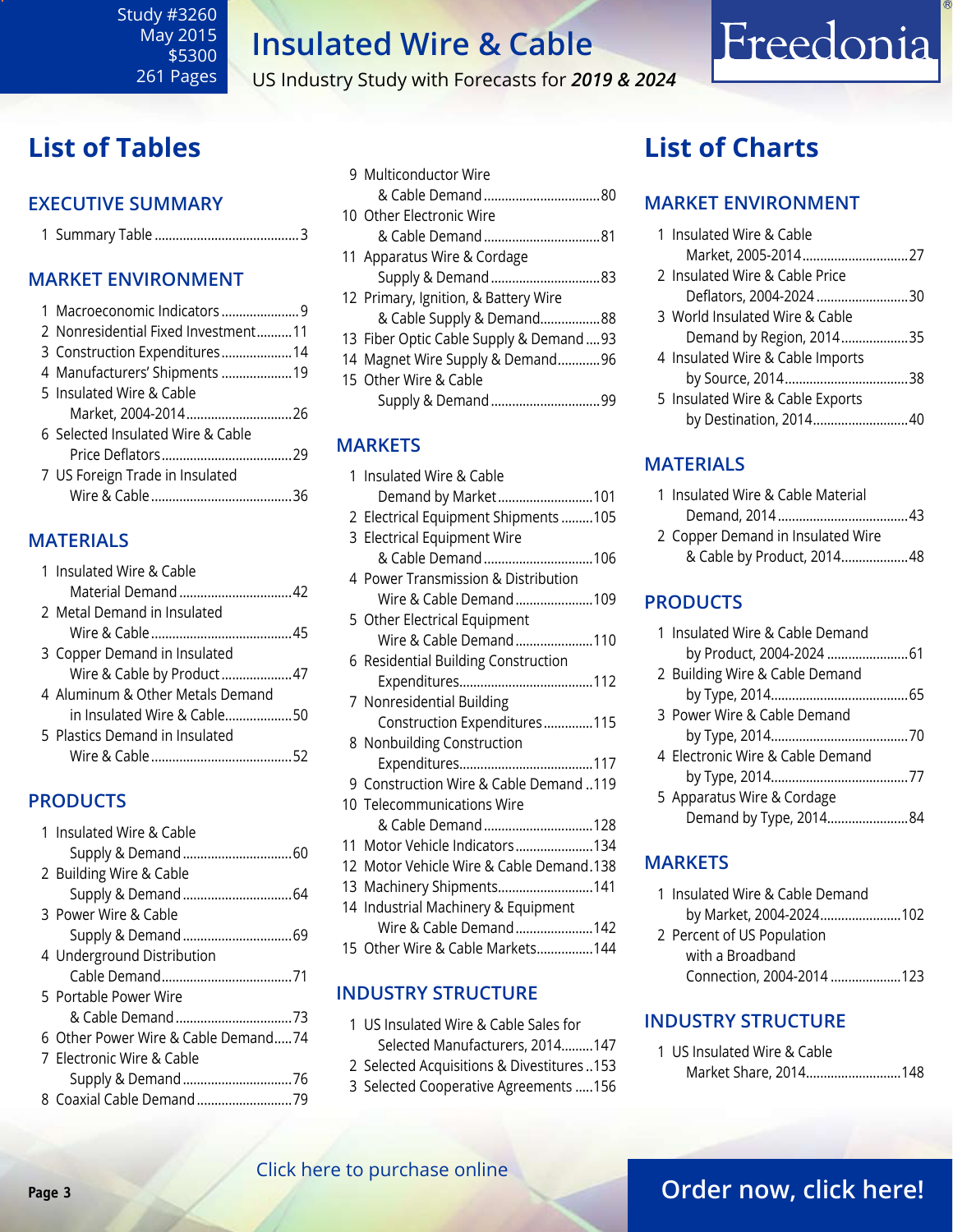US Industry Study with Forecasts for *2019 & 2024*

### *An expected strong recovery in construction expenditures will fuel growth in US demand for several types of wire, including building, power, and magnet.*

## **US demand to rise 6% annually through 2019**

<span id="page-3-0"></span>Study #3260 May 2015 \$5300 261 Pages

Insulated wire and cable demand in the US is projected to increase 6.0 percent annually to \$27.2 billion in 2019, as the market continues to recover from its depressed 2009 level. A strong expected recovery in construction expenditures will fuel growth in demand for several types of wire, including building, power, and magnet wire and cable.

### **Building wire & cable to offer best opportunities**

Among the different product types, building wire and cable held the largest share of demand in 2014 and will see the most rapid advances through 2019, reaching \$8.3 billion. An acceleration in growth of building construction expenditures, after a period of tepid improvement between 2009 and 2014, will drive advances. Among other types, power, magnet, and fiber optic wire and cable will also see strong advances. On the other hand, due to slow growth in US motor vehicle production through 2019, primary, ignition, and battery wire and cable demand will see a pronounced deceleration from the previous five-year period, when demand was driven by robust increases in vehicle output.

## **Construction to be fastest growing market**

Among the major markets for insulated wire and cable, construction is forecast to see the fastest growth. In addition to



building wire, rising construction expenditures will also benefit demand for other types of wire used in building construction, such as coaxial cable.

Electrical equipment was the largest market for insulated wire and cable in 2014 at \$5.8 billion. Demand in this market is projected to increase 3.9 percent per annum through 2019. Increasing electricity production -- as well as use of new sources of power generation, such as solar and wind farms -- will increase demand for power transmission and distribution wire. However, decelerating growth in the production of appliances and other electrical equipment will restrain increases in demand for other types of wire and cable used in the electrical equipment

market, such as appliance wire and hook-up wire. Slower price growth than between 2004 and 2014 will also limit advances in spending on wire for electrical equipment.

Freedonia

The telecommunications market also uses a vast array of wire and cable products with demand in this market projected to reach \$5.4 billion in 2019. The continued use of electronic devices that rely on wireless technology will reduce demand for the wire and cable historically used to connect such devices. However, the growing use of electronic devices will also require continued improvements to the existing telecommunications infrastructure, especially in last-mile upgrades.

Copyright 2015 The Freedonia Group, Inc.

### **Page 4 [Order now, click here!](#page-6-0)**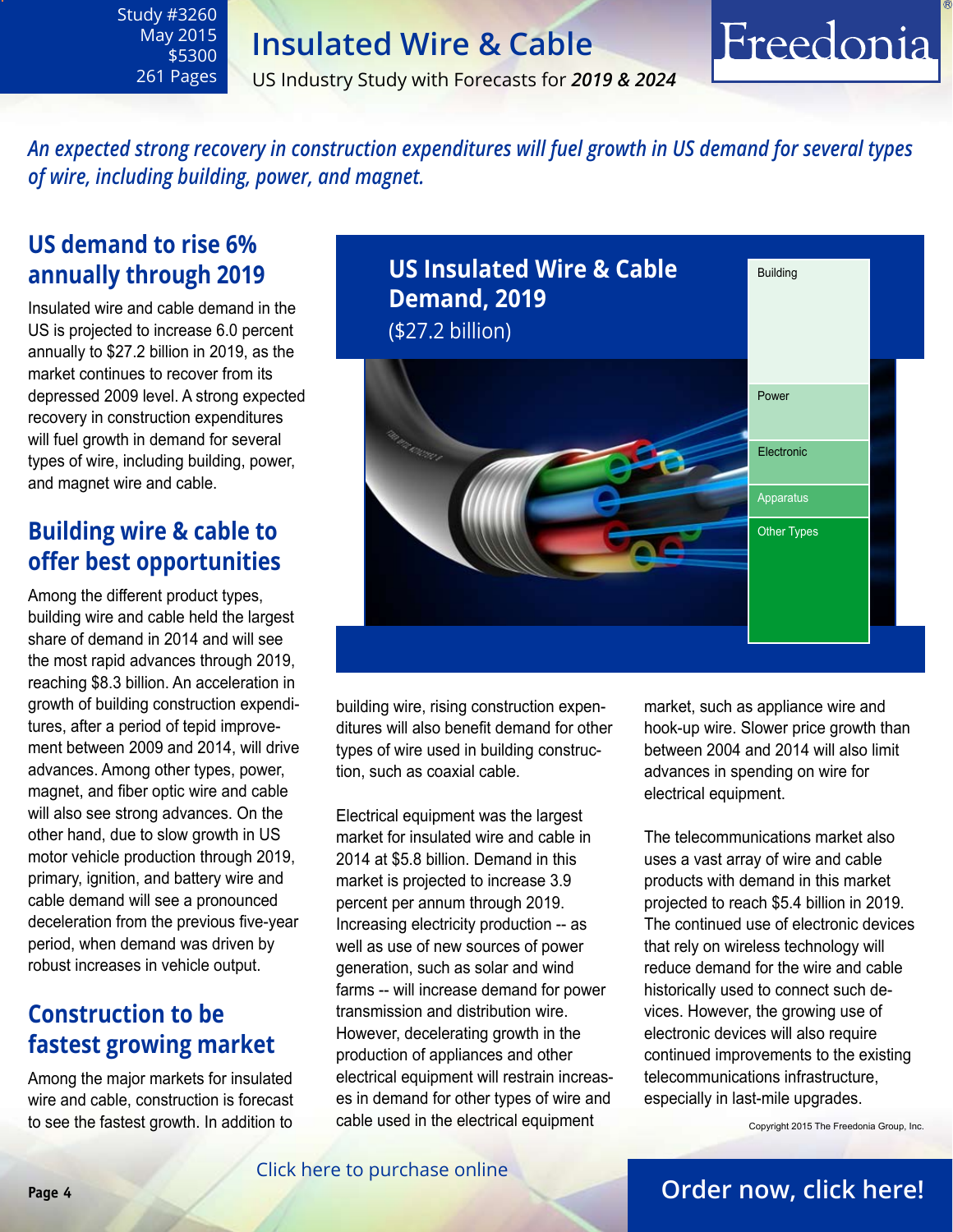US Industry Study with Forecasts for *2019 & 2024*

## **Sample Text, Table & Chart**

<span id="page-4-0"></span>Study #3260 May 2015 \$5300 261 Pages

## **TABLE V-9 CONSTRUCTION WIRE & CABLE DEMAND (million dollars)** ׇ֦֘ Item 2004 2009 2014 2019 2024 Construction Expenditures (bil \$) \$ wire & cable/000\$ construction Construction Wire & Cable Demand By Application: Building  $\begin{array}{ccc} \text{Building} & \text{if} & \text{if} & \text{if} & \text{if} & \text{if} & \text{if} & \text{if} & \text{if} & \text{if} & \text{if} & \text{if} & \text{if} & \text{if} & \text{if} & \text{if} & \text{if} & \text{if} & \text{if} & \text{if} & \text{if} & \text{if} & \text{if} & \text{if} & \text{if} & \text{if} & \text{if} & \text{if} & \text{if} & \text{if} & \text{if} & \text{if} & \text{if} & \text{if} &$ niq<sub>ma</sub><br>Residential **SAMPLE** Nonresidential Nonbuilding By Product: Building Wire & Cable Telephone & Other Wire Products  $%$  construction Insulated Wire & Cable Demand Source: The Freedonia Group, Inc. **TABI F**

Freedonia



#### **Fiber Optic Cable**

Figure Cable<br>Fiber optic cable demand totaled \$1.5 billion in 2014. I Building fiber optic cable experienced a sharp peak around the beginn 21st century during a period of rapid expansion of the fiber optical work due to optimistic expectations for data traffic over comnetworks. After a sharp decline, demand advanced through 2 with construction spending and investment in fiber networks television, phone, and Internet signals to consumers. However, was still only around half of the 2000 level.

Through 2019, fiber optic cable demand is projected to billion, an acceleration from the



lecommunications utilities constructions utilities However, marginal declines in comnts will restrain more rapid growth. In letes with other types of cable, such as ommunications applications. Frequently, id fiber-coaxial networks, where fiber network, while coaxial cable is used to childual chief individual customers; a fiber backbone that is largely built out r optic cable demand in such applications. ng prices for fiber optic cable that limited  $2009$  and  $2014$  is expected to continue, ollars through the forecast period.

Its of fiber optic cable are expected to  $\frac{\mu_{\text{ph}}}{\sigma_{\text{ph}}}$  2019 to \$2.2 billion. While

in production was robust between 2004 (when the bust in fib demand after 2001 caused a sharp decline) and 2008, production was defined as  $\frac{1}{2}$ more stable through 2014. Imports from countries like Chin significant portion of demand in 2004, but the US trade surpl significantly with the moderate growth in domestic demand.

Copyright 2015 The Freedonia Group, Inc.



**CHART VI-1**

### [Click here to purchase online](http://www.freedoniagroup.com/DocumentDetails.aspx?Referrerid=FM-Bro&StudyID=3260)

### **Page 5 [Order now, click here!](#page-6-0)**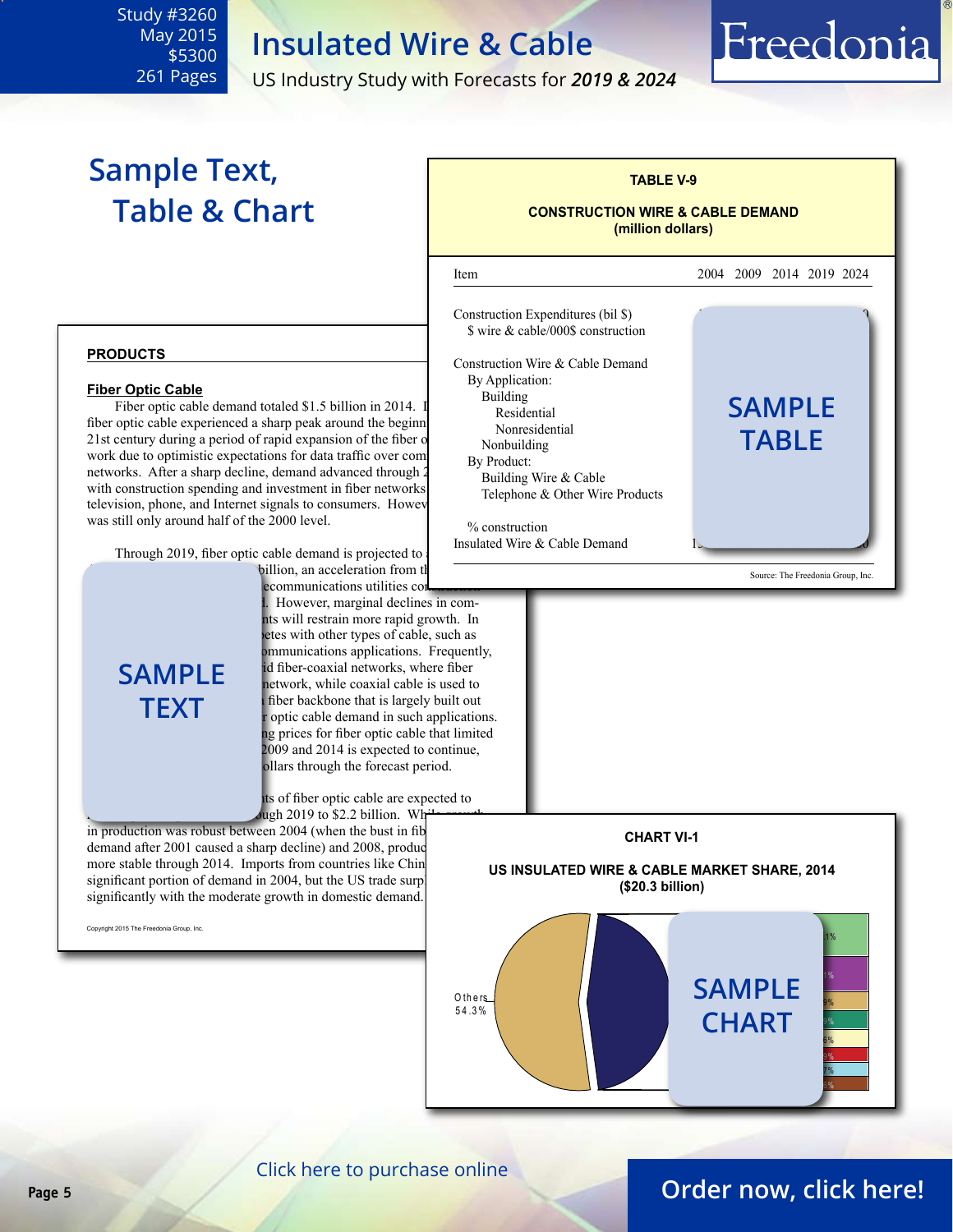l

Wire & Cable Shipments (mil 2009\$) lbs plastic/000\$ wire  $&$  cable

Polyethylene:

Polypropylene

Plastics Demand in Insulated Wire & Cable

High Density & Cross-Linked

Thermoplastic Elastomers

Fluoropolymers  $& Other$ 

US Industry Study with Forecasts for *2019 & 2024*

**TABLE III-5**

**PLASTICS DEMAND IN INSULATED WIRE & CABLE (million pounds)**

Item 2004 2009 2014 2019 2024

Polyvinyl Chloride **5AMPLE** 

 $Nylon$ 

Low Density<br>High Density & Cross Linked<br>High Density & Cross Linked

## **Sample Profile & Table, & Study Coverage**

<span id="page-5-0"></span>Study #3260 May 2015 \$5300 261 Pages

#### **COMPANY PROFILES**

**United Copper Industries Incorporated** 2727 Geesling Road Denton, TX 76208 940-243-7 http://ww

Annual SAMPLE Employi

Key Pro**nducts: PROFILE** dividends

United  $\mathbf{U}$  United Copper Building wire and cable products to electrical distribution applications in the residential, commercial, and industrial construction markets. The Company is owned by private equity firm KPS Capital Partners LP (New York, New York).

The Company participates in the US insulated wire and cable industry via the production and sale of copper building wire and metalclad cables for electrical distribution end uses in residential, commercial, and industrial buildings. United Copper Industries conducts manufacturing and distribution operations at a facility in Denton, Texas. The Company markets products in the US via a network of national, regional, and local electrical distributors.

United Copper Industries makes 600-volt (V) copper building wire in THHN, THWN-2, XHHW-2, MTW, TFFN, NM-B, and UF-B models. These wires are composed of solid or stranded copper conductors, polyvinyl chloride (PVC) or crosslinked polyethylene insulation, and PVC or nylon jackets. Among the Company's cable products are 600-V metal-clad cables in standard, multiconductor, ground, oversized neutral, multi-neutral, and healthcare facility-grade types having solid or stranded conductors, PVC insulation, nylon jackets, and interlocked

Copyright 2015 The Freedonia Group, Inc.

261

## **STUDY COVERAGE**

Source: The Freedonia Group, Inc.

Freedonia

This Freedonia study, *Insulated Wire & Cable*, presents historical demand data (2004, 2009, 2014) plus forecasts (2014, 2019) by material, product and market. This study also considers market environment factors, assesses the industry structure, evaluates company market share and profiles 29 key competitors in the US industry.

[Click here to purchase online](http://www.freedoniagroup.com/DocumentDetails.aspx?Referrerid=FM-Bro&StudyID=3260)

### **Page 6 [Order now, click here!](#page-6-0)**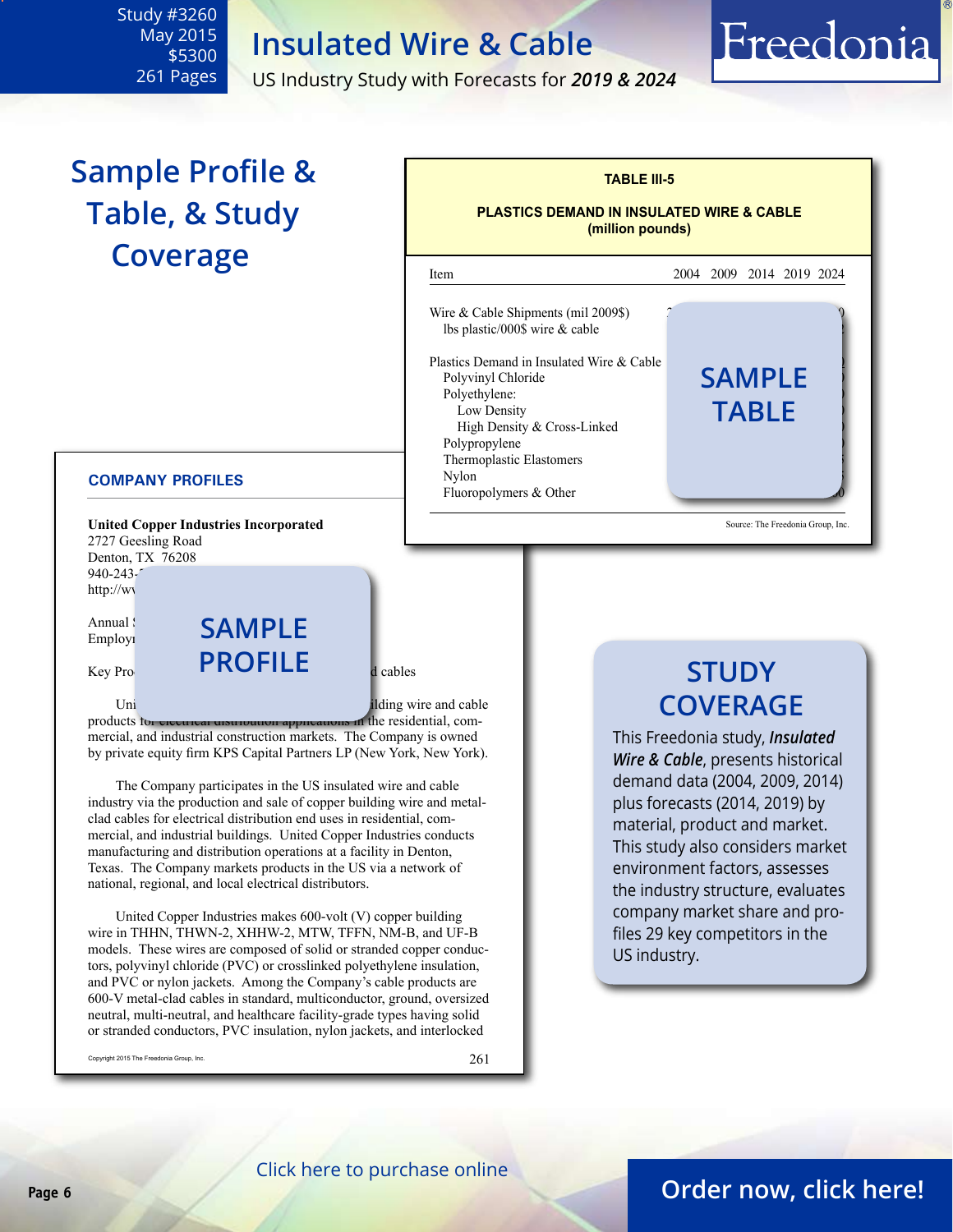### <span id="page-6-0"></span>**Order Information**

**Five Convenient Ways to Order**

INDUSTRY MARKET RESEARCH FOR BUSINESS LEADERS, STRATEGISTS, DECISION MAKERS

# Freedonia

**ONLINE: [www.freedoniagroup.com](http://www.freedoniagroup.com/DocumentDetails.aspx?Referrerid=FM-Bro&StudyID=3260)**

**MAIL: Print out and complete the order form and send to The Freedonia Group (see address at the bottom of this form)**

**PHONE: Call toll free, 800.927.5900 (US) or +1 440.684.9600**

**FAX: +1 440.646.0484 (US)**

**EMAIL: [info@freedoniagroup.com](mailto:info@freedoniagroup.com)**

#### **Free Handling & Shipping**

**There is NO charge for handling or UPS shipping in the US. Expect delivery in 3 to 5 business days. Outside the US, Freedonia provides free airmail service. Express delivery is available at cost.**

#### **Orders Outside of the US**

**Checks must be made payable in US funds, drawn against a US bank and mailed directly to The Freedonia Group. For wire transfers please contact our customer service department at info@ freedoniagroup.com. Credit cards accepted.**

### **Credit Card Orders**

**For convenience, Freedonia accepts American Express, MasterCard or Visa. Credit card purchases must include account number, expiration date and authorized signature.**

#### **Save 15%**

**If you order three (3) different titles at the same time, you can receive a 15% discount. If your order is accompanied by a check or wire transfer, you may take a 5% cash discount (discounts do not apply to Corporate Use Licenses).**

### **Corporate Use License**

**Now every decision maker in your organization can act on the key intelligence found in all Freedonia studies. For an additional \$2600, companies receive unlimited use of an electronic version (PDF) of the study. Place it on your intranet, email it to coworkers around the world, or print it as many times as you like.** 

[Click here to learn more about](http://www.freedoniagroup.com/pdf/FreedoniaCULBro.pdf)  [the Corporate Use License](http://www.freedoniagroup.com/pdf/FreedoniaCULBro.pdf)

| <b>Order Form</b><br>F-WEB.3260                                                                                                                         |                                                                                                                                                                                                                                      |
|---------------------------------------------------------------------------------------------------------------------------------------------------------|--------------------------------------------------------------------------------------------------------------------------------------------------------------------------------------------------------------------------------------|
|                                                                                                                                                         |                                                                                                                                                                                                                                      |
|                                                                                                                                                         |                                                                                                                                                                                                                                      |
| Corporate Use License (add to study price) *<br>+\$2600                                                                                                 |                                                                                                                                                                                                                                      |
| - Additional Print Copies @ \$600 each *<br>Total (including selected option) \$                                                                        |                                                                                                                                                                                                                                      |
| $\Box$ Enclosed is my check (5% discount) drawn on a US bank and payable to<br>The Freedonia Group, Inc., in US funds (Ohio residents add 8% sales tax) | (No PO Box please)                                                                                                                                                                                                                   |
| $\Box$ Bill my company $\Box$ American Express $\Box$ MasterCard $\Box$ Visa                                                                            |                                                                                                                                                                                                                                      |
|                                                                                                                                                         |                                                                                                                                                                                                                                      |
| Expires mm/yy Security Code<br>Credit Card #                                                                                                            |                                                                                                                                                                                                                                      |
|                                                                                                                                                         | Email <b>Experience of the Contract of Contract Contract of Contract Contract Contract On Contract Contract On Contract On Contract On Contract On Contract On Contract On Contract On Contract On Contract On Contract On Contr</b> |

**\* Please check appropriate option and sign below to order an electronic version of the study.**

#### **Corporate Use License Agreement**

**The above captioned study may be stored on the company's intranet or shared directory, available to company employees. Copies of the study may be made, but the undersigned represents that distribution of the study will be limited to employees of the company.**

### **Individual Use License Agreement**

**The undersigned hereby represents that the above captioned study will be used by only \_\_\_ individual(s) who are employees of the company and that the study will not be loaded on a network for multiple users. In the event that usage of the study changes, the Company will promptly notify Freedonia of such change and will pay to Freedonia the appropriate fee based on Freedonia's standard fee schedule then in effect. Note: Entire company corporate use license, add \$2600; one additional user, add \$600; two additional users, add \$1200; three additional users, add \$1800.**

**Signature Signature**

**The Freedonia Group, Inc. • 767 Beta Drive • Cleveland, OH • 44143-2326 • USA • [Website: www.freedoniagroup.com](http://www.freedoniagroup.com/Home.aspx?ReferrerId=FM-Bro) Tel US: 800.927.5900 or +1 440.684.9600 • Fax: +1 440.646.0484 • [Email: info@freedoniagroup.com](mailto:info@freedoniagroup.com)**